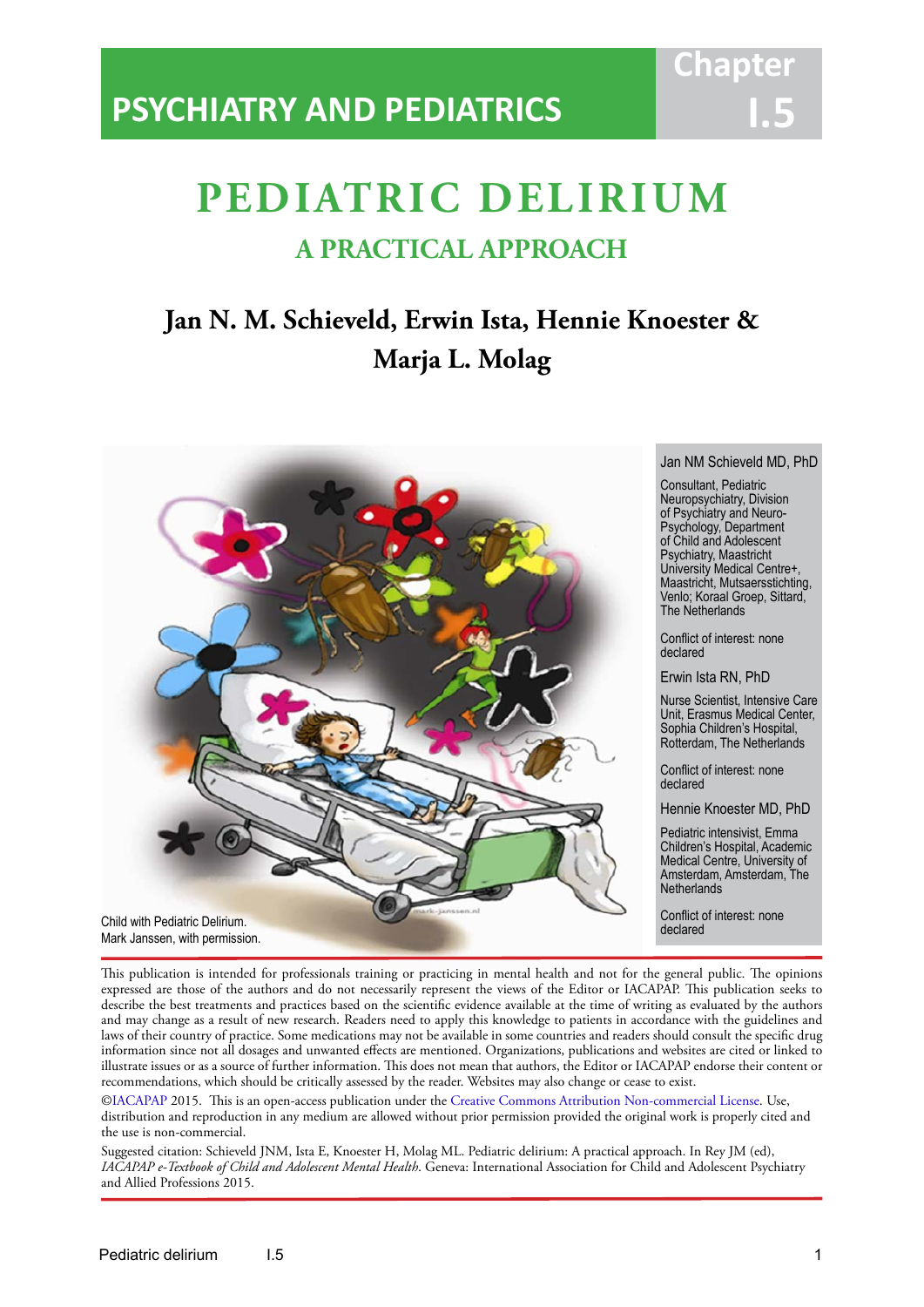Many names have been used by different disciplines to describe the clinical<br>entity of delirium, such as "acute confusional state", "toxic psychosis",<br>"ICU psychosis", "organic psychosyndrome", "encephalopathy" etc.<br>Pediatr entity of delirium, such as "acute confusional state", "toxic psychosis", "ICU psychosis", "organic psychosyndrome", "encephalopathy" etc. Pediatric delirium was described for the first time in Leo Kanner's 1935 textbook *Child Psychiatry* in the chapter "Transient cerebral infections". "Children become delirious so often and quickly that this is of no interest to us" wrote Bleuler (1955) in his *Lehrbuch der Psychiatrie*. After a long period in which pediatric delirium was ignored in textbooks, the topic was dealt with in the 1991 edition of *Lewis' Textbook of Child and Adolescent Psychiatry*. In DSM-IV, the section devoted to children and adolescents does not have a single mention of pediatric delirium but there is some mention in the section devoted to delirium in adults. Pediatric delirium is not described in DSM-5. However, in the last few years there has been a growing awareness of the clinical importance of pediatric delirium, consistent with an increasing number of publications on the topic (Kudchadkar et al, 2014; Schieveld & Janssen, 2014; Schieveld et al, 2014) and concerns have been expressed about its clinical implications, the lack of systematic evidence and the lack of treatment guidelines (Schieveld & Janssen, 2014; Schieveld et al, 2014).

# **DEFINITION**

Delirium, from the Latin *de-lira* (out of the track), is a neuro-cognitive disorder due to a somatic illness or its treatment. The brain can react to illness, particularly critical illness, with several responses of which the more important are sickness behavior, fever, epilepsy, catatonia, delirium, refractory agitation, and coma.

By *critical illness* it is meant a life-threatening failure of the brain, heart or major organs. *Sickness behavior* is the behavioral repertoire displayed by humans and other mammal species—in response to infection, trauma, oncological problems, and their treatment. This behavior is characterized by loss of interests and appetite, emotional irritability, tiredness, and an increased need for sleep.

According to DSM-5 (American Psychiatric Association, 2013) the essential features of delirium are:

- A disturbance of attention or awareness
- This disturbance is accompanied by changes in cognition that cannot be better accounted for by another pre-existing neurocognitive disorder (e.g., mental retardation, dementia)
- The condition develops in a short period of time, hours or days, and often fluctuates during the day, typically worsening in the evening ("sundowning"); and
- There are indications from the patients' history, examination or laboratory results that the disturbance is probably the result of a medical condition or its treatment.

The DSM-5 definition of delirium has been criticized because of the requirement to exclude coma without specifying how this is to be done. Consciousness has two simultaneous aspects:

• Arousal, which goes from clarity of mind to somnolence, stupor, and to coma; and

#### Marja L Molag MSc, PhD

Advisor, Kennisinsituut van Medisch Specialisten, Utrecht, The Netherlands

Conflict of interest: none declared

#### ACKNOWLEDGEMENTS

We gratefully acknowledge the other members of the Dutch study group Multidisciplinaire Richtlijn Pediatrisch Delier 2014 (Multidisciplinary Guidelines Pediatric Delirium 2014), ER de Graeff-Meeder, LJ Kalverdijk, JAM Gerver, M de Neef, M de Hoog, E Koomen, CE Catsman-Berrevoets, MA Witten, and H Rippen. ME Wessels from the Kennisinstituut van Medisch Specialisten (Knowledge Institute of Medical Specialists); Kirsten Venrooij, Petra Wiegel, Jolien Nivelle, Nico Roozendaal from Maastricht University Medical Centre+; and Noortje Sax and Marlies de Feiter from the Nederlandse Vereniging voor Psychiatrie (Dutch Society for Psychiatry).

We also thank Mark Janssen and Roel Seidell for allowing us to reproduce their illustrations initially published *De Limburger,* February 2008, and *K&Z* magazine, December 2014, respectively.

*Delirium is acute brain failure in man*

─Lipowski, 1980)

#### Do you have questions? Comments?

[Click here to go to the](https://www.facebook.com/pages/IACAPAP-Textbook-of-Child-and-Adolescent-Mental-Health/249690448525378)  Textbook's Facebook page to share your views about the chapter with other readers, question the authors or editor and make comments.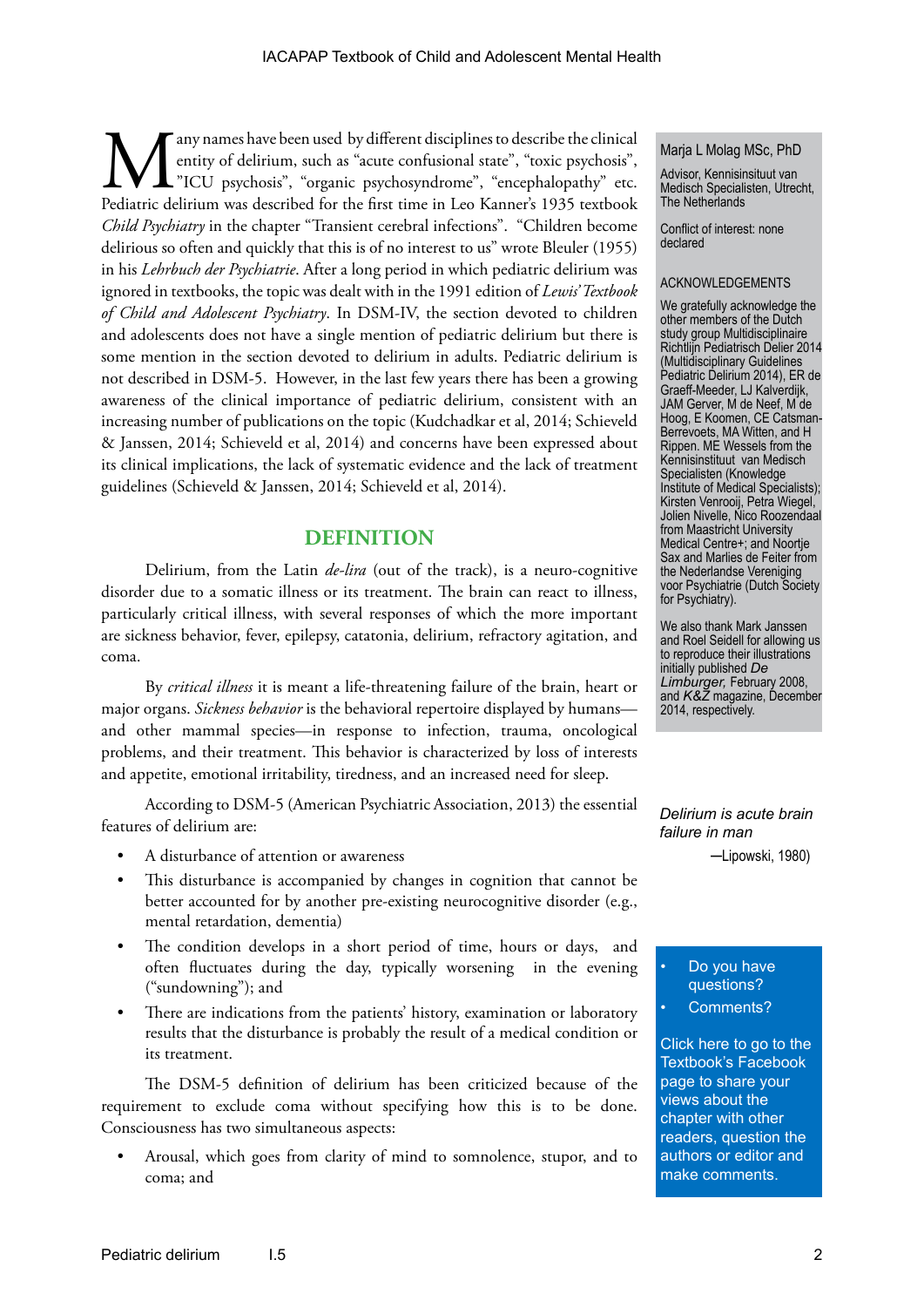• Content of thought, from logical reasoning according to age and education to thought disorder.

Without an appropriate level of arousal thinking is not possible; that is, arousal is necessary for thinking. Arousal allows mental processes and the ability to focus, sustain and shift attention to take place. With somatic disorders, *attention is the first to be lost and the last back*.

ICD-10 [\(World Health Organization, 2015](http://apps.who.int/classifications/icd10/browse/2015/en#/F00-F09)) defines delirium as an etiologically nonspecific organic cerebral syndrome characterized by concurrent disturbances of consciousness and attention, perception, thinking, memory, psychomotor behavior, emotion, and the sleep-wake schedule. The duration is variable and the degree of severity ranges from mild to very severe.

# **EPIDEMIOLOGY**

Delirium has a high prevalence; it affects 10% to 30% of general hospital patients and up to 80% in tertiary intensive care units (ICUs). Delirium in adults and the elderly is strongly associated with increased length of hospital stay, morbidity and mortality. In the elderly it is associated with a faster cognitive decline, loss of independence, and increased mortality in the year following hospital discharge. Delirium is the most important predictor of the proximity of death in the elderly and in oncological patients, young or old (terminal delirium).

The reported prevalence of delirium in critically ill children varies from 20% to 30%. Rates depend on age (more common in younger children), severity of the illness, number of medications, diagnostic tools used, and group under study (e.g., pediatric ICU patients, general ward). Mental retardation and a previous episode of delirium are also known risk factors.

# **CLINICAL CHARACTERISTICS**

According to seriousness, pediatric delirium can be benign and non-benign. There are two types of benign pediatric delirium: emergence delirium and the common delirium seen in general practice.

*Emergence delirium*, also known as emergence agitation, is a welldocumented phenomenon occurring in children—and adults—in the immediate postoperative period, after the withdrawal of anesthetic drugs. It frequently occurs in an otherwise healthy child even after minor surgery or a diagnostic procedure. Clinically, it fulfills all the criteria for pediatric delirium but has a benign course and usually resolves completely—mostly without any intervention—in 30 to 45 minutes.

In general practice pediatric delirium frequently occurs in the context of an infection (febrile delirium). It is characterized by confusion, which can be intense, in a sick child with a waxing and waning course, increasing in the evening and night, usually coinciding with an increase in the fever. Although it can be dramatic, more often than not the underlying infection resolves within two or three days and so does the delirium. In cases of persistent delirium of this kind an emergency medical assessment is indicated.

*The brain is wider than the sky For put them side by side The one the other will include With ease - and you beside.* ─Emily Dickinson (1830-1886)



Paul Eugen Bleuler (1857-1939) was a Swiss psychiatrist known for his contribution to the understanding of mental illness. He coined the term "schizophrenia". Bleuler considered pediatric delirium to be unimportant because children became delirious easily and often. Opinion has changed since then.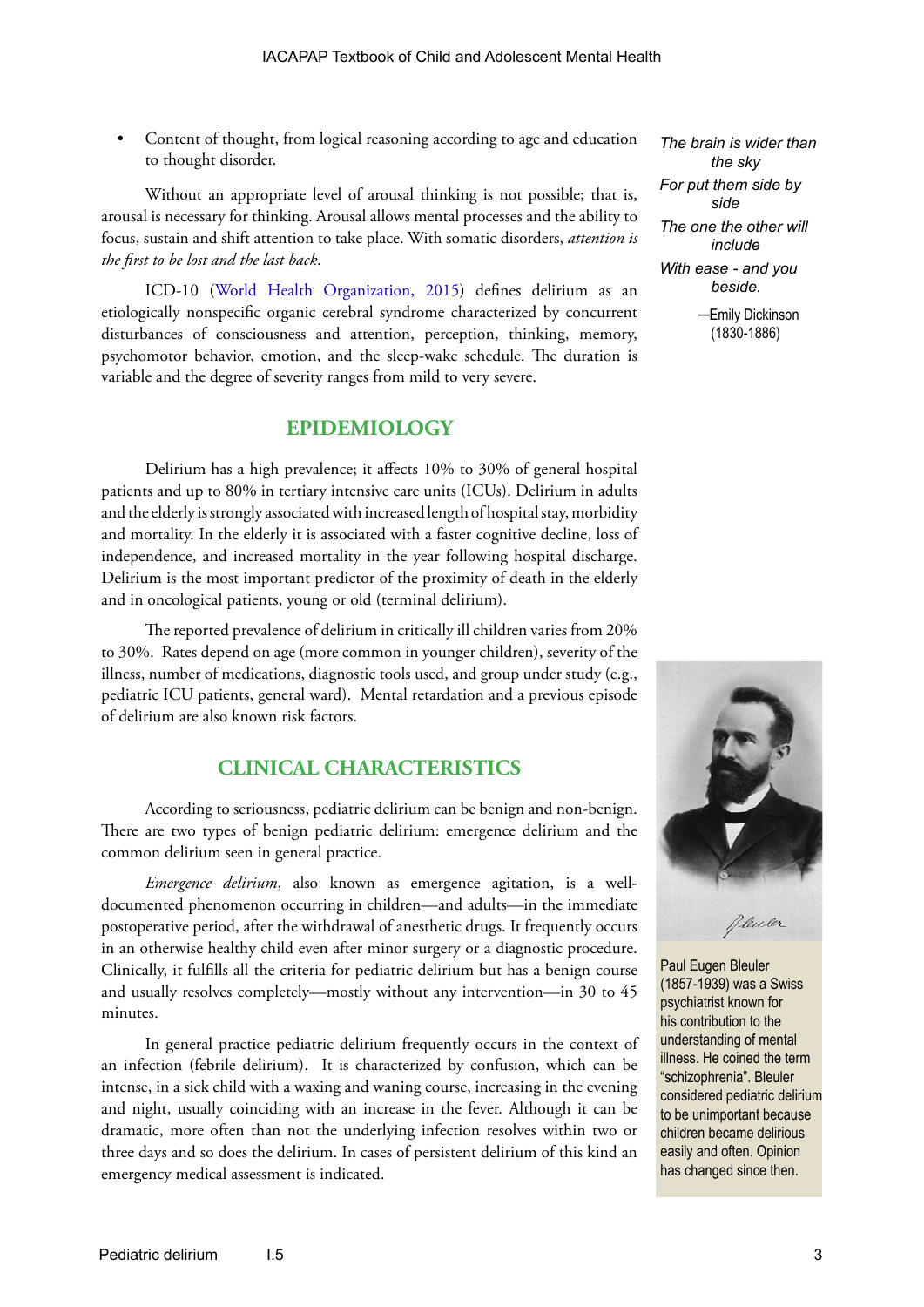#### **Case vignette 1**

A 6-year-old boy was admitted to the pediatric ICU with respiratory insufficiency due to an asthma attack. Despite asthma treatment he deteriorated and needed intubation and mechanical ventilation with high doses of sedatives and even muscle relaxation for a few hours because of high ventilation parameters. Before intubation he said he was afraid to die because of his breathing difficulty.

After two days his asthma improved and he was weaned from the ventilator. After extubation, on the third day after admission, he became confused, extremely anxious and had hallucinations about flying objects and monsters; he became verbally aggressive (swearing using words his parents believed he did not know). Besides, his parents did not recognize his behavior as that of their child anymore. He was diagnosed as being delirious and treated with lorazepam (because of his extreme anxiety) and haloperidol intravenously.

Twenty-four hours after starting treatment his delirium improved, his behavior normalized and he told his parents that he was feeling well again. This is a typical presentation of *hyperactive* pediatric delirium.

#### **Case vignette 2**

A 4-year-old boy was admitted to the pediatric ICU with epiglottitis and was mechanically ventilated for three days. The boy was very agitated during the ventilation period (e.g., fighting with the ventilator, extreme restlessness) and was sedated with midazolam, ketamine, and morphine. After 48-hours he improved and was weaned from the ventilator. On the third day of his admission he no longer required invasive ventilation support and was extubated. The sedatives were tapered off and stopped.

On the fourth day of admission he was scheduled to be transferred to the referring hospital. In the afternoon, two hours before the transfer was due, the boy suddenly became very agitated and anxious. Despite his parents being present, he made no eye contact with them or the nurses. Shortly after he did not seem to be aware of his surroundings (e.g., of his parents' presence) and appeared to "live in his own world". He scored seven on the SOS-PD scale (a score of 4 or higher is consistent with pediatric delirium). A child psychiatrist was consulted who concluded that the boy had developed delirium and advised starting treatment with risperidone. Twelve hours after starting treatment his behavior normalized and he was able to be transferred back to the referring hospital. This is a case of a *combined* type of pediatric delirium (initially hyperactive and then hypoactive).

#### **Case vignette 3**

A 3-year-old girl was admitted for tracheal surgery. After surgery she was mechanically ventilated for six days during which she was sedated with midazolam, ketamine, dexmedetomidine, levomepromazine, and morphine in various combinations. She was also treated with dexamethasone. To prepare her for extubation this sedation was tapered off except for the morphine which was changed to methadone. The day after extubation she suddenly became slightly agitated, disoriented and was unable to focus her attention. That same evening she became apathetic and unresponsive. She seemed to look through us with an empty gaze and without making eye contact. She scored 21 points on the CAP-D (a score above 10 is consistent with pediatric delirium) with high scores particularly on the hypoactive delirium criteria. Her parent's remarked: "We do not recognize our daughter anymore". This is a typical case of *hypoactive* pediatric delirium.



Zbigniew J Lipowski (1924-1997) was a Polish-Canadian neuro-psychiatrist who wrote several books on consultation-liaison psychiatry, delirium and psychosomatic illness as well as numerous articles. Lipowski had an abiding interest in and knowledge about the interface of consultation liaison psychiatry and neurology, in particular the problem of delirium. His work culminated with the publication in 1980 of his influential monograph *Delirium: Acute Confusional States*.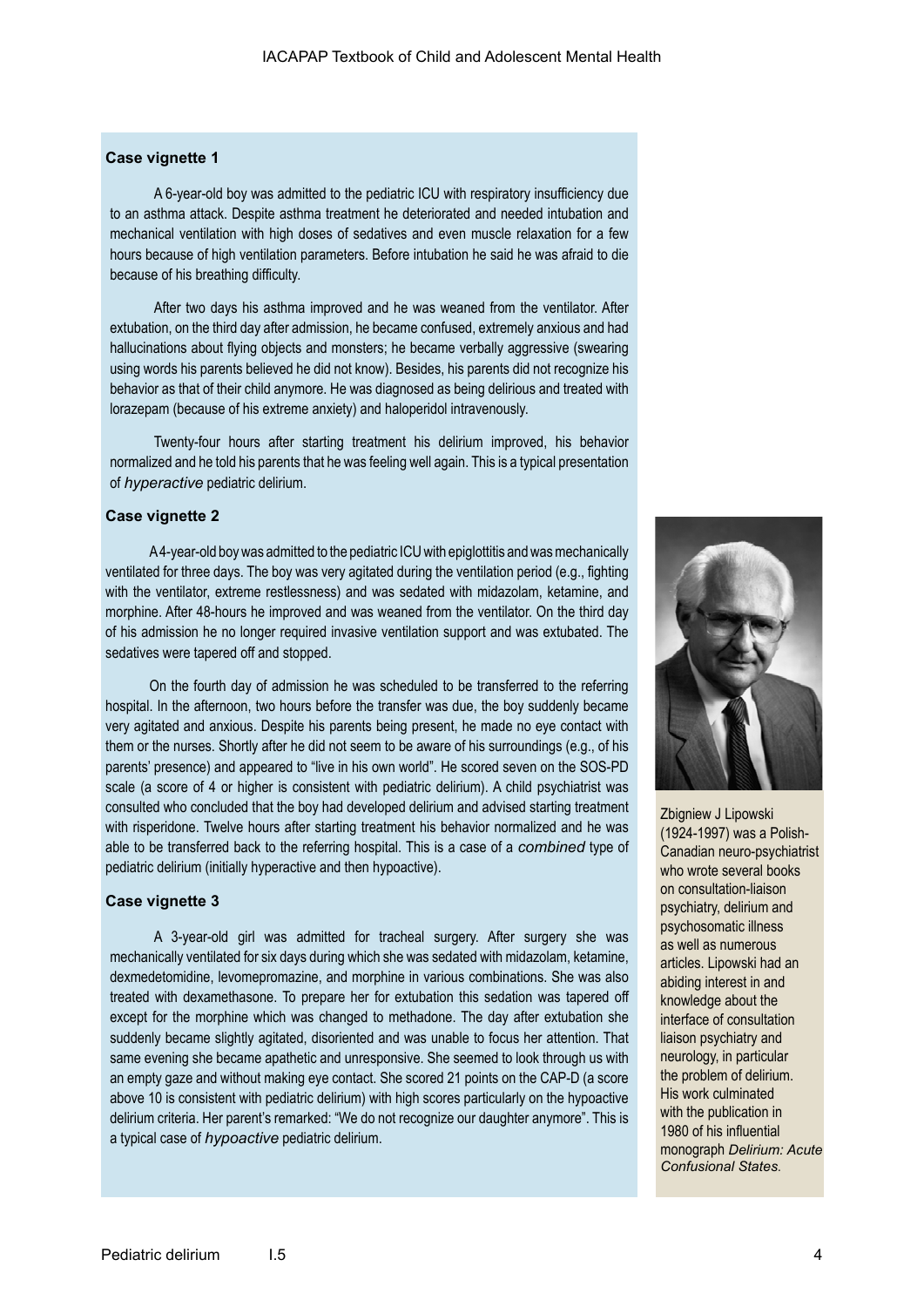Delirium can also be *hyperactive* (children are agitated, irritable and thrash about), *hypoactive* (they appear apathetic, uninterested) and *mixed* (see case vignettes for clinical examples).

Overall, there are more similarities than differences between children, adults and the elderly:

- In general, critically ill children with delirium have a higher resilience (and better prognosis) than adults. This is probably owing to a better vascularization of their brains, hearts, lungs etc. and they mostly have no other comorbidities or polypharmacy
- The negative neuro-cognitive effects of delirium in adults and the elderly are well known, but we do not know yet whether this is also true for children.

# **ETIOLOGY**

Increasing evidence suggests there is a positive association between illness severity and pediatric delirium, that is, severity of disease is a major risk factor for delirium—the most common cause of severe delirium is a critical illness. Depending on the local facilities, the most frequent places to encounter pediatric delirium are hospitals or pediatric ICUs. The differential diagnosis of conditions potentially leading to delirium is summarized by the acronym "I WATCH DEATH" (Wise et al, 1987; see Table I.5.1).

|                    | <b>Infections</b>       | Encephalitis, meningitis, urinary tract infection, pneumonia                                             |
|--------------------|-------------------------|----------------------------------------------------------------------------------------------------------|
| W                  | Withdrawal              | Alcohol, barbiturates, benzodiazepines                                                                   |
| A                  | Acute metabolic         | Electrolyte imbalance, hepatic or renal failure                                                          |
| т                  | <b>Trauma</b>           | Head injury, postoperative                                                                               |
| $\mathbf{C}$       | <b>CNS pathology</b>    | Stroke, haemorrhage, tumour, seizure disorder                                                            |
| н                  | Hypoxia                 | Anaemia, cardiac failure, pulmonary embolus                                                              |
| D                  | <b>Deficiencies</b>     | Vitamin B12, folic acid, thiamine                                                                        |
| Е                  | <b>Endocrinopathies</b> | Thyroid, glucose, parathyroid, adrenal                                                                   |
| A                  | <b>Acute vascular</b>   | Shock, vasculitis, hypertensive encephalopathy                                                           |
| т                  | <b>Toxic or drugs</b>   | Toxins, substance intoxication, medications (alcohol, anaesthetics,<br>anticholinergics, narcotics etc.) |
| н                  | <b>Heavy metals</b>     | Arsenic, lead, mercury                                                                                   |
| *Wise et al, 1987. |                         |                                                                                                          |

#### **Table I.5.1. Possible causes of delirium, summarized by the acronym 'I WATCH DEATH'\***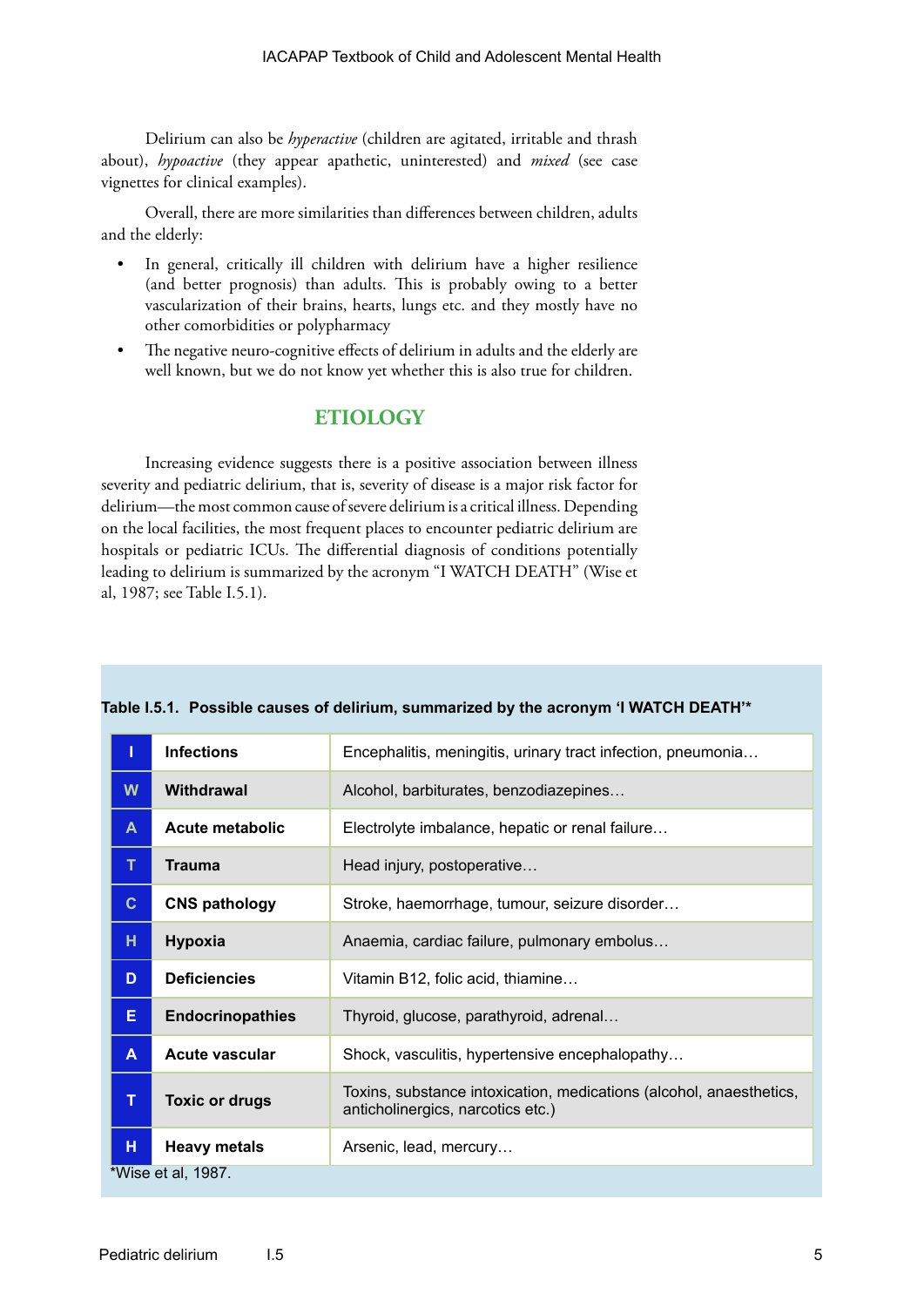The differential diagnosis of *hypoactive delirium*—given its high prevalence and frequently disappointing response to treatment deserves particular attention:

- In the context of withdrawal of medication (too fast)
- When there is an underlying intoxication with psychotropics or a neuroleptic-induced syndrome due to sensitivity to antipsychotics
- The possibility of non- convulsive status epilepticus, major depressive disorder and catatonic inhibition should be excluded.

An EEG may be helpful in these cases, although frequently there is a mix of conflicting or co-occurring signs and potential explanations.

# **DIAGNOSIS**

According to the literature, delirium is underdiagnosed, especially in young, critically ill children (Schieveld & Janssen, 2014; Schieveld et al, 2009). A possible reason is that nurses and physicians do not specifically look for the symptoms of delirium and it is difficult to assess symptoms in pre-verbal patients. A number of delirium symptoms overlap with those observed in other conditions, such as pain, distress, and opioid or benzodiazepine withdrawal (Ista et al, 2007). There are important clinical reasons for assessing pediatric delirium and taking it seriously (Schieveld & Janssen, 2014):

- Delirium is an *acute brain failure* and the consequences of such a failure can be severe
- The neuro-metabolic stress of delirium probably has a negative impact on the outcome and recovery from critical illness
- A hyperactive delirium is accompanied by various risks, such as pulling out of IV lines and catheters, auto-detubation, stepping or falling out of bed etc.
- It is stressful for the patient who may experience terrifying hallucinations or delusions (sometimes without amnesia) that may lead to a post-traumatic stress disorder (PTSD) and
- It can also be very stressful for the child's family and clinical staff (up to 25) % of parents of children who have been in a pediatric ICU may develop PTSD) (Colville & Pierce, 2012).

The acute occurrence of a disturbance of cognition, emotions, consciousness, or a behavioral disturbance in a critically ill child should raise the suspicion of pediatric delirium and the need to consult a child psychiatrist, if available. Nurses and physicians may find it difficult to assess symptoms of delirium, including cognitive changes, especially in pre-verbal and critically ill and mechanically ventilated children. In these children, other aspects, such as behavioral characteristics and non-verbal interactions between parent and child, should be considered.

One of the most challenging issues is how to diagnose pediatric delirium accurately in critically ill children. In adults, tools that rely on neurocognitive parameters can be used. However, because most critically ill pediatric patients are younger than 3 years or may have intellectual disabilities, one has to rely on behavioral symptoms. In principle there is no lower limit to the age in which delirium can occur; the youngest cases described have been in 3-month-olds (Schieveld, 2008; Silver et al, 2012; Turkel & Tavare, 2003). In the last few years,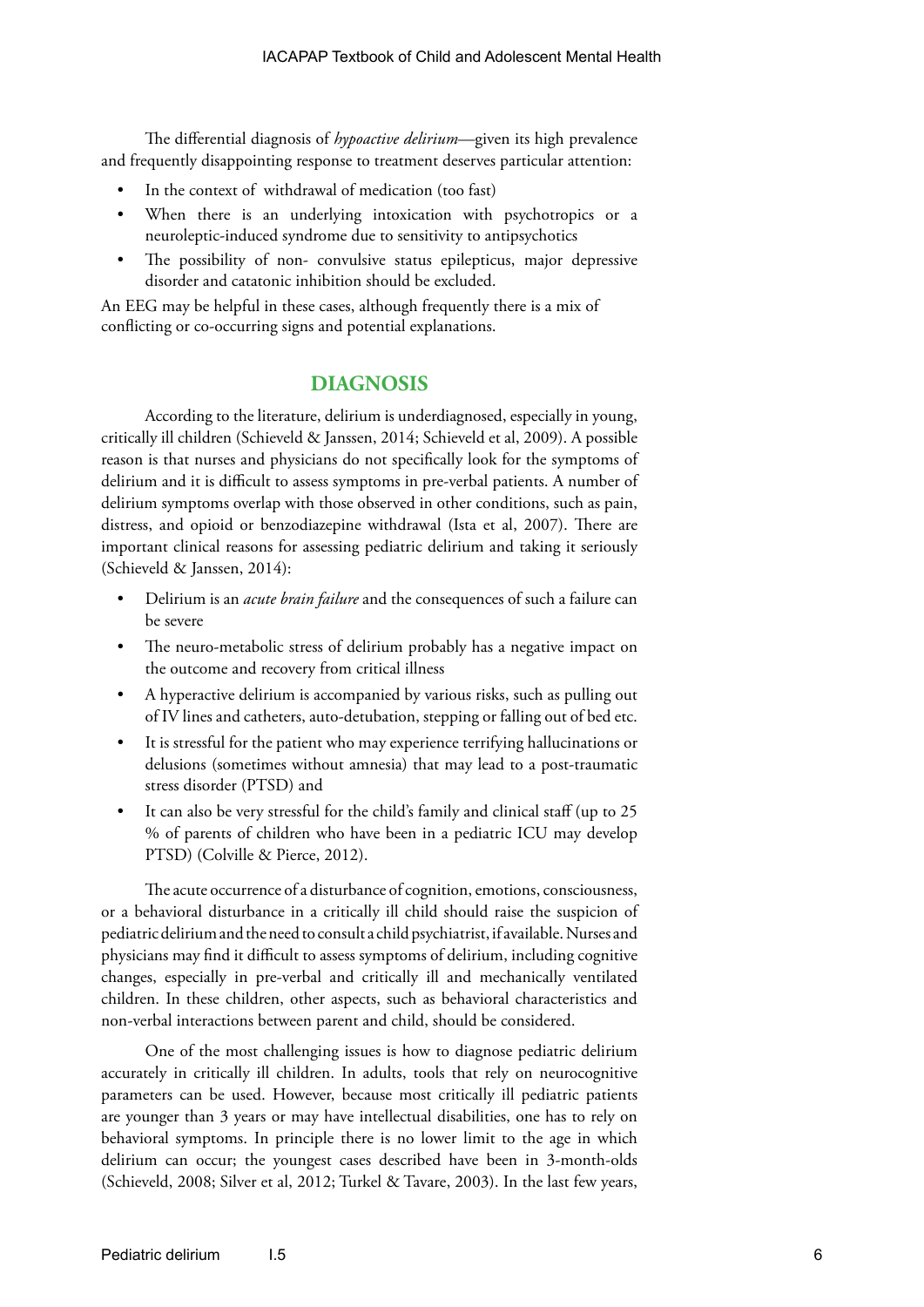steps had been taken to develop observational screening tools—variations on the theme of parents' comment that "this NOW is not my child!"

The most frequently described early symptoms are subtle: cognitive (e.g., they do not remember what they have just been told, are unable to concentrate, do not know where they are), perceptual (e.g., visual hallucinations), thought (e.g., delusions), language, emotional (e.g., may be frightened, irritable) and psychomotor disturbances (e.g., restless, agitated, unable to be still). Answering the following questions (based on the CAP-D; Silver et al, 2012) can be helpful in raising the possibility of delirium:

- Does the child make eye contact with the parents?
- Are the child's actions purposeful?
- Is the child aware of their surroundings?
- Does the child communicate needs and wants?
- Is the child restless?
- Is the child inconsolable?
- Is the child underactive (moves very little while awake)?
- Does the child take a long time to respond to interactions?

The diagnosis of delirium in children older than 5 years with normal development is based on DSM-5 or ICD-10 criteria. Accurately diagnosing pediatric delirium requires using a reliable, valid and clinically suitable bedside tool that may also serve for screening and to guide treatment such as the Pediatric Anesthesia Emergence Delirium Scale (PAED; Sikich & Lerman, 2004); the pediatric Confusion Assessment Method for ICU (pCAM-ICU; Smith et al,



Roel Seidell, with permission.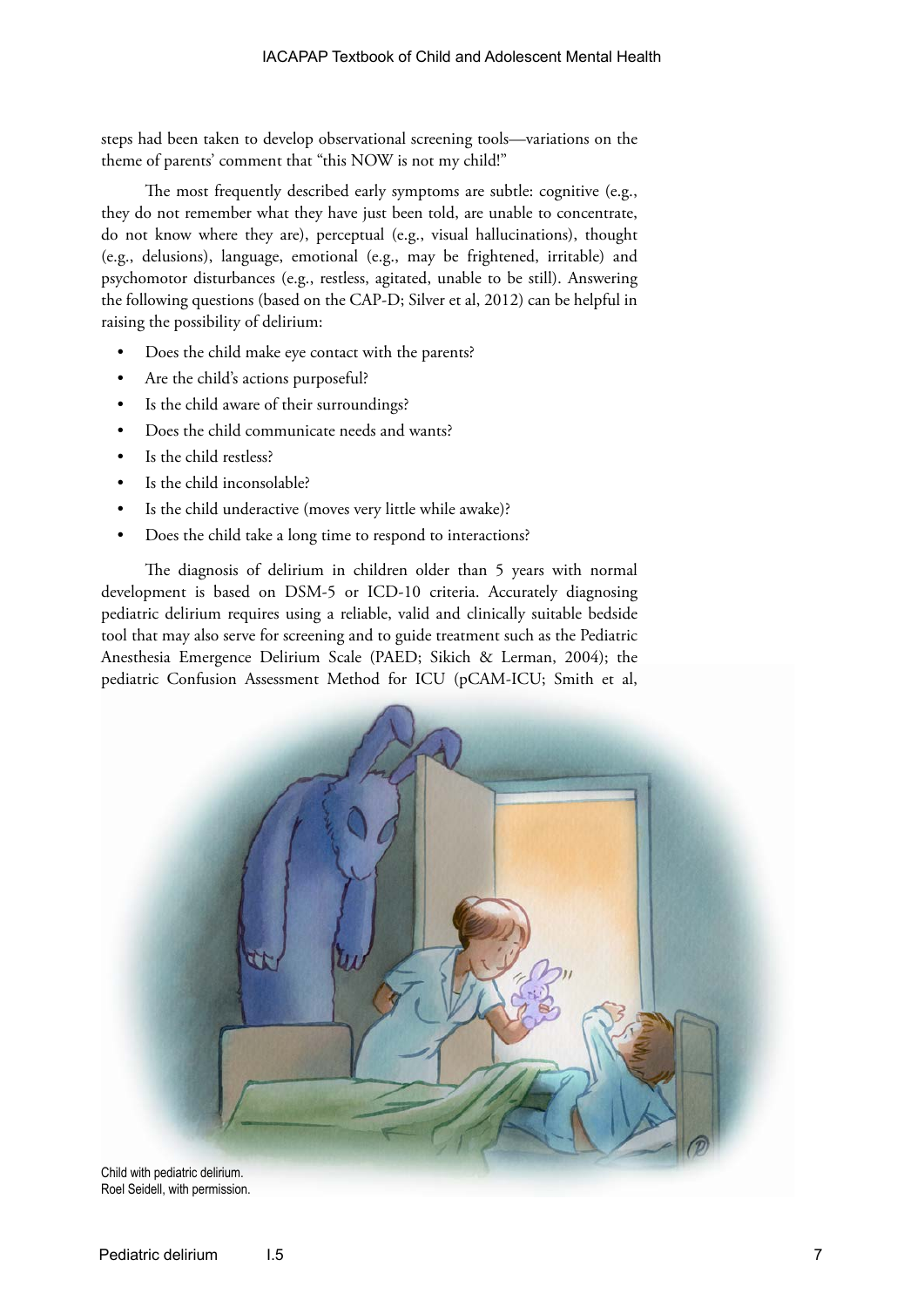#### **Table I.5.2 Characteristics of validated tools for the assessment of delirium in critically ill children**

|                                                  | <b>PAED</b>                                                                                                                            | pCAM-ICU                                                                                                                                                                          | <b>CAP-D</b>                                                                                                                                                                                                                                                                                               | <b>SOS-PD</b>                                                                                                                                                                                                                                                                                                                          |
|--------------------------------------------------|----------------------------------------------------------------------------------------------------------------------------------------|-----------------------------------------------------------------------------------------------------------------------------------------------------------------------------------|------------------------------------------------------------------------------------------------------------------------------------------------------------------------------------------------------------------------------------------------------------------------------------------------------------|----------------------------------------------------------------------------------------------------------------------------------------------------------------------------------------------------------------------------------------------------------------------------------------------------------------------------------------|
| <b>Age group</b><br><b>Variables</b><br>assessed | 1-17 years<br>Eye contact<br>with caregiver<br>Purposeful<br>actions<br>Awareness of<br>surrounding<br>Restlessness<br>Inconsolability | > 5 years<br>1.<br>Acute change<br>or fluctuating<br>course of<br>mental status<br>2.<br>Inattention<br>3.<br>Altered level of<br>consciousness<br>4.<br>Disorganized<br>Thinking | 0-21 years<br>Eye contact<br>$\bullet$<br>with caregiver<br>Purposeful<br>$\bullet$<br>actions<br>Awareness of<br>surroundings<br>Ability to<br>communicate<br>needs<br>Restlessness<br>$\bullet$<br>Inconsolability<br>$\bullet$<br>Underactivity<br>$\bullet$<br>Response to<br>$\bullet$<br>interaction | 0-16 years<br>Agitation<br>(restlessness),<br>anxiety, eye<br>contact,<br>grimacing<br>Impaired<br>attention<br>Speech<br>Tremor<br>Muscle tone<br>Purposeful<br>actions<br>Sleeplessness<br>$\bullet$<br>Hallucinations<br>$\bullet$<br><b>Disorientation</b><br>$\bullet$<br>Sweating<br>Acute change /<br>$\bullet$<br>fluctuation. |
| <b>Score range</b><br>(cut off point)            | $0 - 25$<br>(10)                                                                                                                       | Delirium* if 1, 2 and<br>3 or 4 present                                                                                                                                           | $0 - 40$<br>(9)                                                                                                                                                                                                                                                                                            | $0 - 15$<br>(4)                                                                                                                                                                                                                                                                                                                        |
| <b>Reliability</b><br>data                       | $\ddot{}$                                                                                                                              | $\ddot{}$                                                                                                                                                                         | $\ddot{}$                                                                                                                                                                                                                                                                                                  | $+/-$                                                                                                                                                                                                                                                                                                                                  |
| <b>Forms of</b><br>validity<br>established       | Criterion                                                                                                                              | Criterion                                                                                                                                                                         | Criterion                                                                                                                                                                                                                                                                                                  | Face<br>(criterion pilot)                                                                                                                                                                                                                                                                                                              |
| <b>Sensitivity</b>                               | 91%                                                                                                                                    | 83%                                                                                                                                                                               | 94%                                                                                                                                                                                                                                                                                                        | 91%                                                                                                                                                                                                                                                                                                                                    |
| <b>Specificity</b>                               | 98%                                                                                                                                    | 99%                                                                                                                                                                               | 79%                                                                                                                                                                                                                                                                                                        | 97%                                                                                                                                                                                                                                                                                                                                    |
| <b>Clinical utility</b>                          | Feasibility and utility<br>established bedside                                                                                         | Feasibility                                                                                                                                                                       | Utility established<br>bedside                                                                                                                                                                                                                                                                             | Feasibility                                                                                                                                                                                                                                                                                                                            |

PAED: Pediatric Anesthesia Emergence Delirium scale (Janssen et al, 2011).

pCAM-ICU: Pediatric Confusion Assessment Method-Intensive Care Unit (Smith et al, 2011).

CAP-D: Cornell Assessment of Pediatric Delirium (Silver et al, 2012; Traube et al, 2013);

SOS-PD: Sophia Observation withdrawal Symptoms-Pediatric Delirium scale (van Dijk et al, 2012; Ista et al, 2014).

\*There is no score range.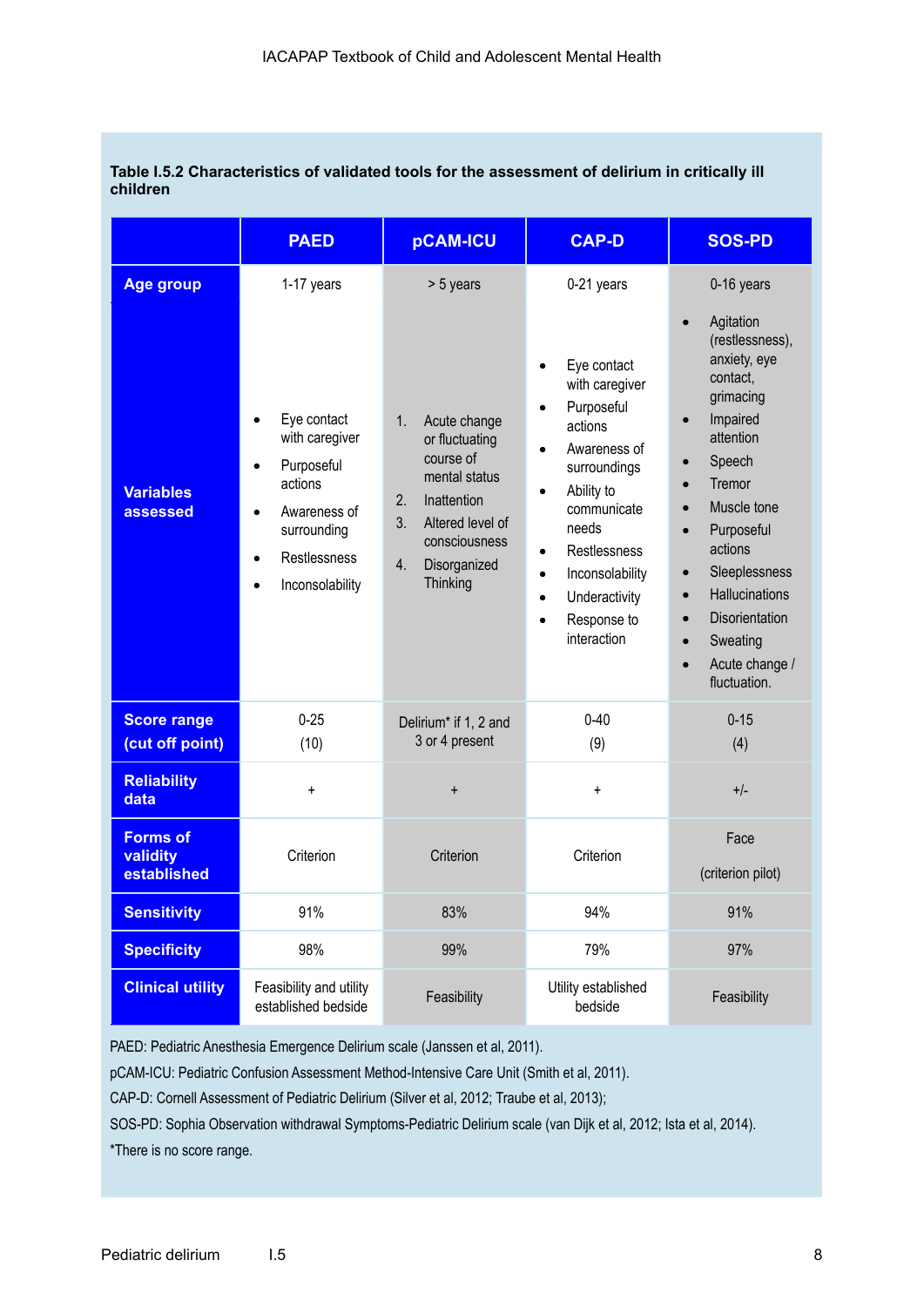2011); the Cornell Assessment Pediatric Delirium tool (CAP-D; Silver et al, 2012; Traube et al, 2013); and the Sophia Observation Withdrawal Symptoms-Pediatric Delirium scale (SOS-PD; van Dijk et al., 2012, Ista et al, 2014). No tool stands out; therefore the choice is a matter of context and personal preference. The characteristics of the better studied rating scales are summarized in Table I.5.2.

It must be emphasized however that the right diagnosis and treatment for pediatric delirium cannot be made merely on the basis of scores on an observational screening tool. It is also necessary to evaluate all other possible diagnostic explanations of a sudden emotional or behavioral disturbance in a critically ill child (as listed in Table I.5.1). After a positive score on a pediatric delirium rating scale and before starting treatment one should answer three questions to exclude other explanations for a positive delirium score (e.g., as described by Esseveld et al, 2013). Only after a negative response to these questions a diagnosis of delirium would be made and treated accordingly. These questions are:

- Are symptoms the manifestation of a somatic complication developing (e.g., pneumonia)?
- Has there been a change of medication?
- Is there physical discomfort (a full bladder, full bowel, stomach distension, hunger, thirst, itching, pain due to lines, IV lines, catheters, etc.?

## **TREATMENT**

#### **Non-pharmacological interventions**

#### *Minimizing risk factors*

Many risk factors for delirium have been identified. These can be classified as relating to the patient, iatrogenic, and environmental (e.g., hospital, ward, pediatric ICU). The conditions for which children are admitted to the ICU often predispose them to delirium, for example infections, metabolic disorders, hypertension, pain, and withdrawal from medications. Iatrogenic factors that precipitate delirium in ICU patients include mechanical ventilation, restraints, sleep disturbance, catheters, and IV lines.

Minimizing these factors is a logical and important approach in preventing the onset of pediatric delirium. Non-pharmacological interventions appear to have been successful in several studies (Tabet & Howard, 2009). For example, a 40% decrease in the incidence of delirium was achieved in adults using a multicomponent approach, which included repeated reorientation, early mobilization, noise reduction, and a non-pharmacological sleep management (Marcantonio et al, 2001). In adults, the effectiveness of preventive interventions such as early mobilization, ear plugs, and staying in a single room is well established (Colombo et al, 2012; van Rompaey et al, 2012; Zaal et al, 2013).

Can these findings from adults be extrapolated to children? There is limited evidence that this is the case. However, common sense suggests that these interventions (for example promoting orientation and day-night rhythm, and avoiding overstimulation by light and sounds) may be effective for children as well.



Click on the image (and select "Multidisciplinaire Richtlijn pediatrisch delier') to access the Dutch Multidisciplinary Guideline for Pediatric Delirium (in Dutch)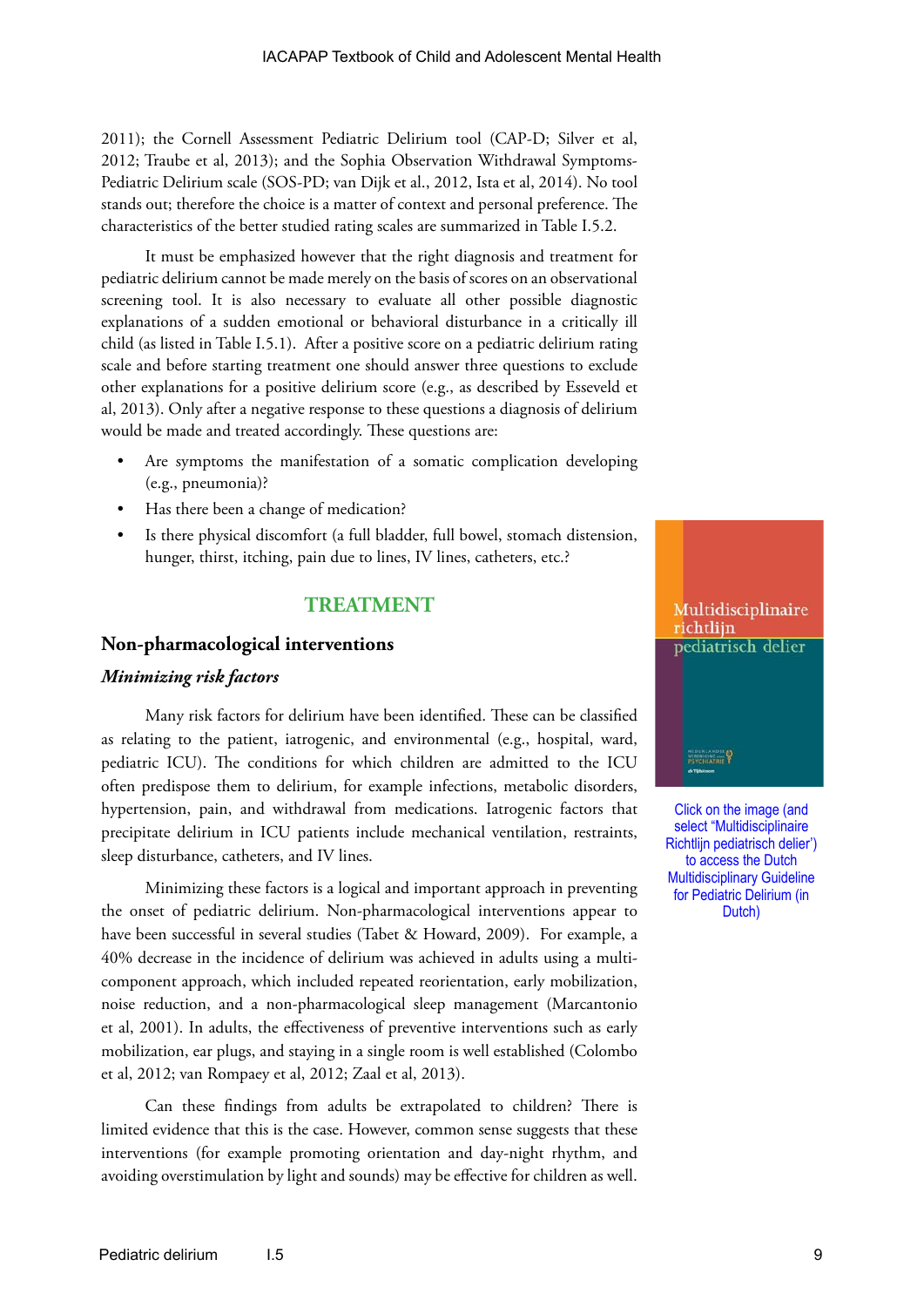**Table I.5.3 Non-pharmacological interventions for delirium in children\*** 

- Constant presence of a parents and a soothing stimulation of all the five senses:
- A dim nightlight, day/night lighting schedule
- Familiar music/ sounds/ voices, or smells
- Favorite toys, pets, blankets, and familiar photographs on the bedside
- Staff psycho-education (to give reassurance and improve orientation)
- Information leaflet for parents on pediatric delirium
- Optimization of the level of sensory stimulation (in case of hyperactive delirium move to single quiet room; if hypoactive delirium, increase social interaction)
- If possible, discontinuation of drugs that reinforce delirium
- **Early mobilization**

\*Hatherill et al, 2010; Schieveld et al, 2007.

#### *The role of parents*

Apart from involvement in the daily care of their hospitalized child, parents can have a major role in the prevention, detection and treatment of delirium. A model that recognizes and respects the uniqueness of each family and empowers and encourages them to partner with health care providers is useful. Opinions are asked, values are respected and family members are viewed as key elements in their child's health care. With this partnership one seeks to create a soothing environment for the child in order to prevent or mitigate the onset of delirium and to optimize the child's chances of recovery.

Symptoms associated with delirium, such as delusions or hallucinations, may come as a complete surprise, something the family has never encountered before, and can be very frightening for both child and parents. This may lead to parents not recognizing their child's behavior, becoming afraid that neurological damage has occurred or that their child is going to die (Schieveld et al, 2007). Not knowing how to cope with these behaviors in their child makes parents insecure and anxious; this in turn can influence the child, causing the delirium to worsen. A soothing stimulation of all the five senses of the child with delirium is advocated. The constant presence of one parent during the hospitalization, hearing parents' voices, readily visible photographs of parents or other well-known family members, and favorite toys decrease the severity of delirium (Kim et al, 2010; Hatherill et al, 2010; Schieveld et al, 2007). Therefore it is essential that parents and family members are informed extensively about all aspects of pediatric delirium and are allowed to be close to the child as much and as often as possible.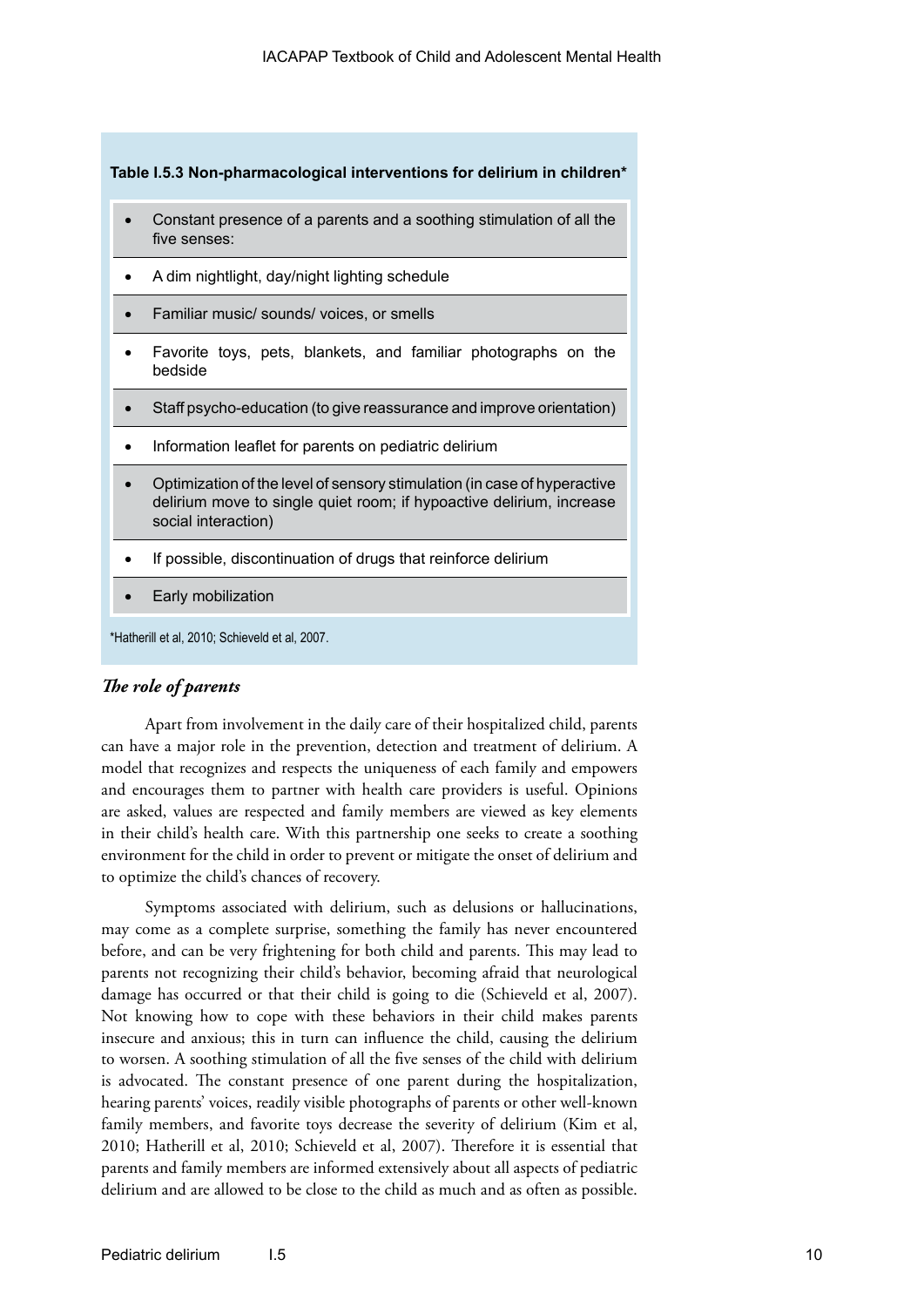

It is equally important to recognize that a critically ill child is a major burden for the parents, can exhaust them and lead to arguments between them and with the multidisciplinary team, affecting the parents' relationship, their relationship with the care team, the care of their other children, and neglect of their work. These issues should be approached within the multidisciplinary team with an open mind and heart. A leaflet providing information for parents and relatives may be of help. An example is presented in the Appendix.

Intensive care units are scary places. Photo: Dayton Children's

# **Pharmacological prevention**

Prevention of pediatric delirium by pharmacological means is not advised in children, although it is sometimes recommended in adults, especially in patients that have experienced delirium previously. There are no studies on pharmacological prevention of delirium in children although there are studies on prevention of emergence delirium in children. These studies are very variable in quality and no firm conclusions for the prevention of pediatric delirium can be drawn from them.

## **Pharmacological treatment**

#### *Hyperactive delirium*

Medication may be considered to reduce symptoms such as anxiety, agitation, hallucinations and disturbed sleep. Pharmacokinetics in children is different from adults. Before starting pharmacological treatment the risk of side effects and interactions with other medications and the route of administration have to be considered and weighed against the potential benefits of treatment.

The same antipsychotics (typical antipsychotics, such as haloperidol, and atypical antipsychotics, such as risperidone) are used in children as in adults. Benzodiazepines and clonidine are used in the treatment of delirium due to benzodiazepine withdrawal; clonidine and methadone are used in the treatment of delirium due to opiate withdrawal.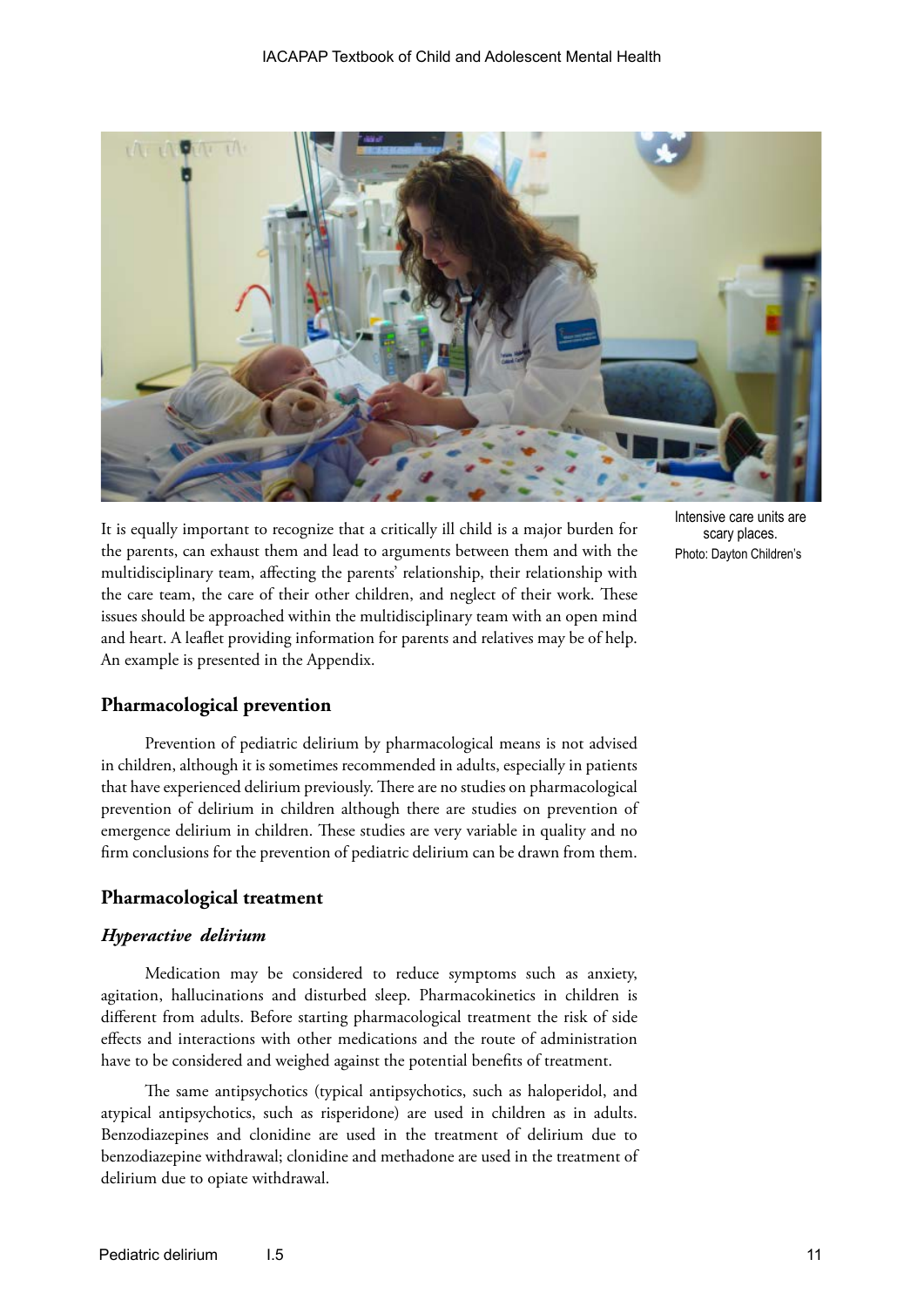| Age<br>(years) | Weight<br>(kg) | <b>Maximum</b><br>loading dose (IV) | <b>Maintenance</b><br>dose (IV)                                                                           | <b>Maximum dose (IV)</b>                                                                                                                                      |
|----------------|----------------|-------------------------------------|-----------------------------------------------------------------------------------------------------------|---------------------------------------------------------------------------------------------------------------------------------------------------------------|
| $0 - 1$        | $3,5 - 10$     | 0.05 mg in 30<br>minutes            | Dose not exactly<br>known<br>$0.01 - 0.05$ mg/<br>$\bullet$<br>kg/day, divided<br>into 2-4 times<br>daily | Unknown<br>$\bullet$                                                                                                                                          |
| $1 - 3$        | $10 - 15$      | 0.15 mg in 30<br>minutes            | 0.025 mg/kg/<br>$\bullet$<br>day divided into<br>2-4 times daily                                          | Unknown<br>$\bullet$                                                                                                                                          |
| $3 - 18$       | $> 15$ kg      | 0.3-0.5 mg in 30<br>minutes         | 0.05 mg/kg/day<br>divided into 2-4<br>times daily                                                         | Unknown in<br>$\bullet$<br>children younger<br>than 16 years<br>In children aged 16<br>$\bullet$<br>years or older: 5<br>mg per day divided<br>into 2-4 doses |

|          | Table I.5.4. Recommended dose of intravenous (IV) haloperidol for hyperactive pediatric |
|----------|-----------------------------------------------------------------------------------------|
| delirium |                                                                                         |

Studies on the pharmacological treatment of pediatric delirium are scarce and have serious methodological flaws: small numbers of patients with large age differences and very different physical illnesses, interventions or outcomes are poorly described, and the studies often have no control group. Therefore recommendations are based on consensus rather than on evidence. However, there are suggestions that haloperidol and risperidone are effective in reducing symptoms of pediatric delirium in seriously ill children.

Haloperidol is mostly given intravenously; risperidone is only available orally. In a sophisticated pediatric ICU setting the IV route is preferable because it is faster and easier to control. The oral administration of haloperidol or risperidone is also acceptable. Dosage varies in the different studies. The recommended dosages are summarized in Tables I.5.4 and I.5.5. Benzodiazepines are not usually recommended due to their potential deliriogenic effects in adults and the elderly.

Most experts recommend to start pharmacological treatment of pediatric delirium when, in spite of non-pharmacological interventions, the child shows extreme agitation or anxiety, hallucinations or delusions, especially when this leads to discomfort, stress or danger to the child (e.g. loss of IV catheters or endotracheal tubes), when delirium leads to extreme stress in parents or when it interferes seriously with the care of other patients in the ICU or ward. When the child is comfortable, it is easier for the parents to take care of their child. Some studies indicate that patients who are treated pharmacologically may be more comfortable and weaned earlier from the ventilator than patients that are not treated.

Adverse effects are extrapyramidal symptoms, such as dystonia, oculogyric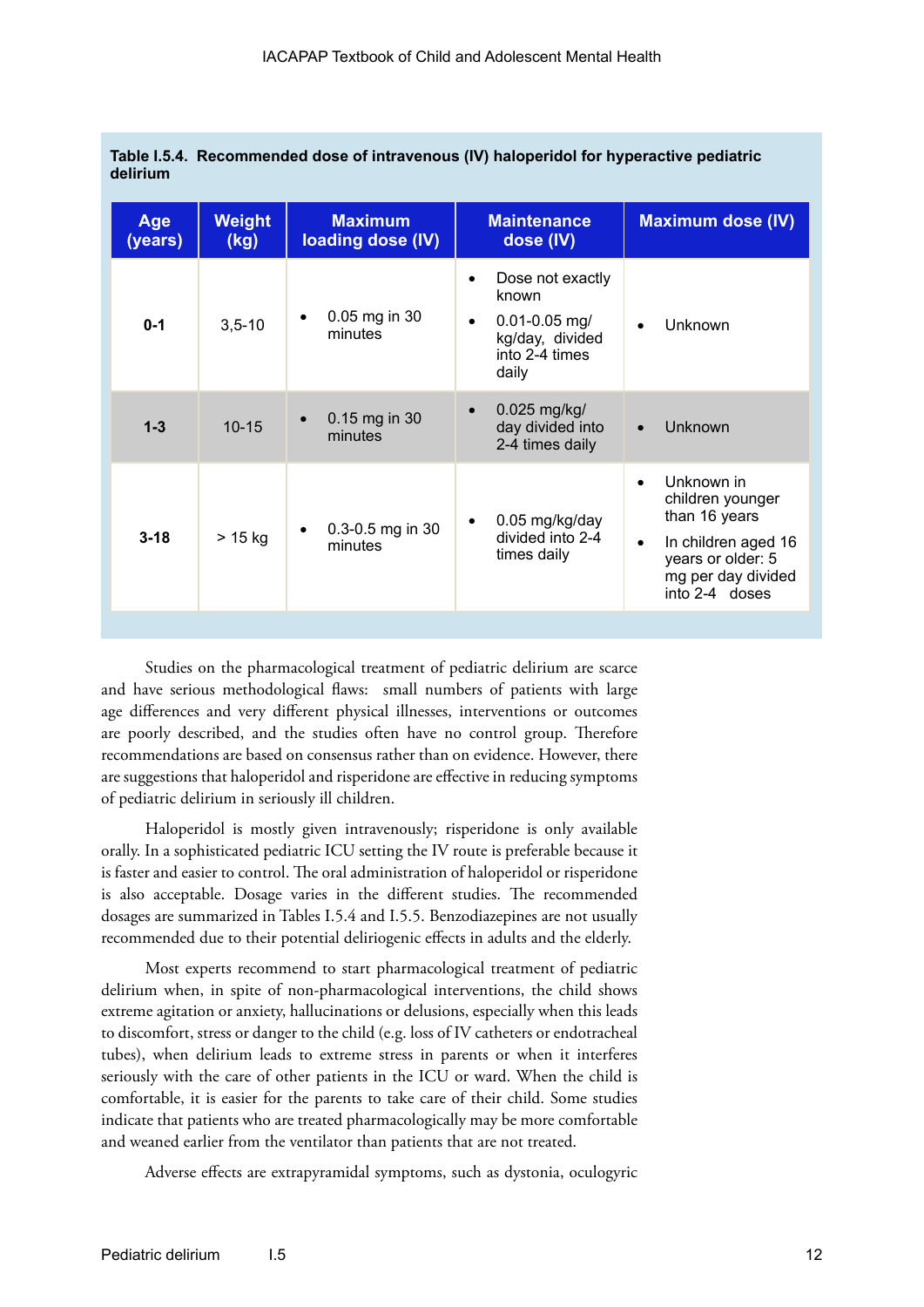| <b>Weight</b><br>(kg) | Loading dose (mg)<br>(PO)                                                                    | <b>Maintenance dose</b><br>$(mg)$ (PO)                           | <b>Maximum dose (mg)</b><br>(PO)                                                                           |
|-----------------------|----------------------------------------------------------------------------------------------|------------------------------------------------------------------|------------------------------------------------------------------------------------------------------------|
| <45 kg                | $0.02$ mg/kg<br>$\bullet$                                                                    | 0.01-0.08 mg/kg/day<br>$\bullet$<br>divided into 2 to 4<br>doses | 4 mg/day divided into 2<br>$\bullet$<br>to 4 doses                                                         |
| $>45$ kg              | $0.5 - 1$ mg<br>$\bullet$<br>Maximum 2 mg/<br>$\bullet$<br>day, divided into 2<br>to 4 doses | 0.01-0.08 mg/kg/day<br>$\bullet$<br>divided into 2 to 4<br>doses | 6 mg/day divided into 2<br>$\bullet$<br>to 4 doses.<br>Dosages > 6mg have<br>$\bullet$<br>not been studied |

**Table I.5.5 Recommended dose of haloperidol or risperidone orally (PO) for hyperactive pediatric delirium. Oral doses of haloperidol and risperidone are the same.**

crisis, akathisia, and hyperpyrexia. Extrapyramidal symptoms are seen frequently, particularly if antipsychotics are increased rapidly. *Start low and go slow* is an important principle. It can take 24 to 48 hours before an adequate response is achieved. To cover this time-window of ongoing agitation the short term addition of levomepromazine (also known as methotrimeprazine) has been described (with a total starting dosage of 1 to 3 mg/IV slowly in 30 minutes and then titrating according to the clinical response, up to a maximum dosage of 1mg/kg/IV in 24 hours).

Recognizing and treating adverse effects is important. Treatment consists in reducing the dose of antipsychotic and administration of an anticholinergic drug such as biperiden (50 micrograms/kg/IV in 15 minutes). In adult patients lengthening of the QTc interval has been reported with the possibility of Torsades de Pointes. This has not been reported in children. Experts, however, recommend performing an ECG before starting treatment with haloperidol when the child has other risk factors for increased QTc interval (e.g., electrolyte abnormalities, other medications that can lengthen the QTc interval, or medications that influence CYP2D6 or CYP3A4 metabolism).

More adverse effects have been reported for haloperidol than for risperidone. Therefore risperidone is the treatment of choice when symptoms are not extreme and oral administration is possible. When no benefit is obtained with one of them, a switch to the other should be considered.

The consensus is that a pediatric delirium rating scale should be used at least three times daily, to score delirium when medication is started and for as long as the patient receives medication. It is not known for how long treatment should continue. Experts advice to continue treatment at least until symptoms have disappeared and until risk factors that possibly led to the delirium have lessened. Medication should be weaned gradually, over a few days.

## *Hypoactive delirium*

There are no studies and no consensus on the pharmacological treatment of hypoactive pediatric delirium.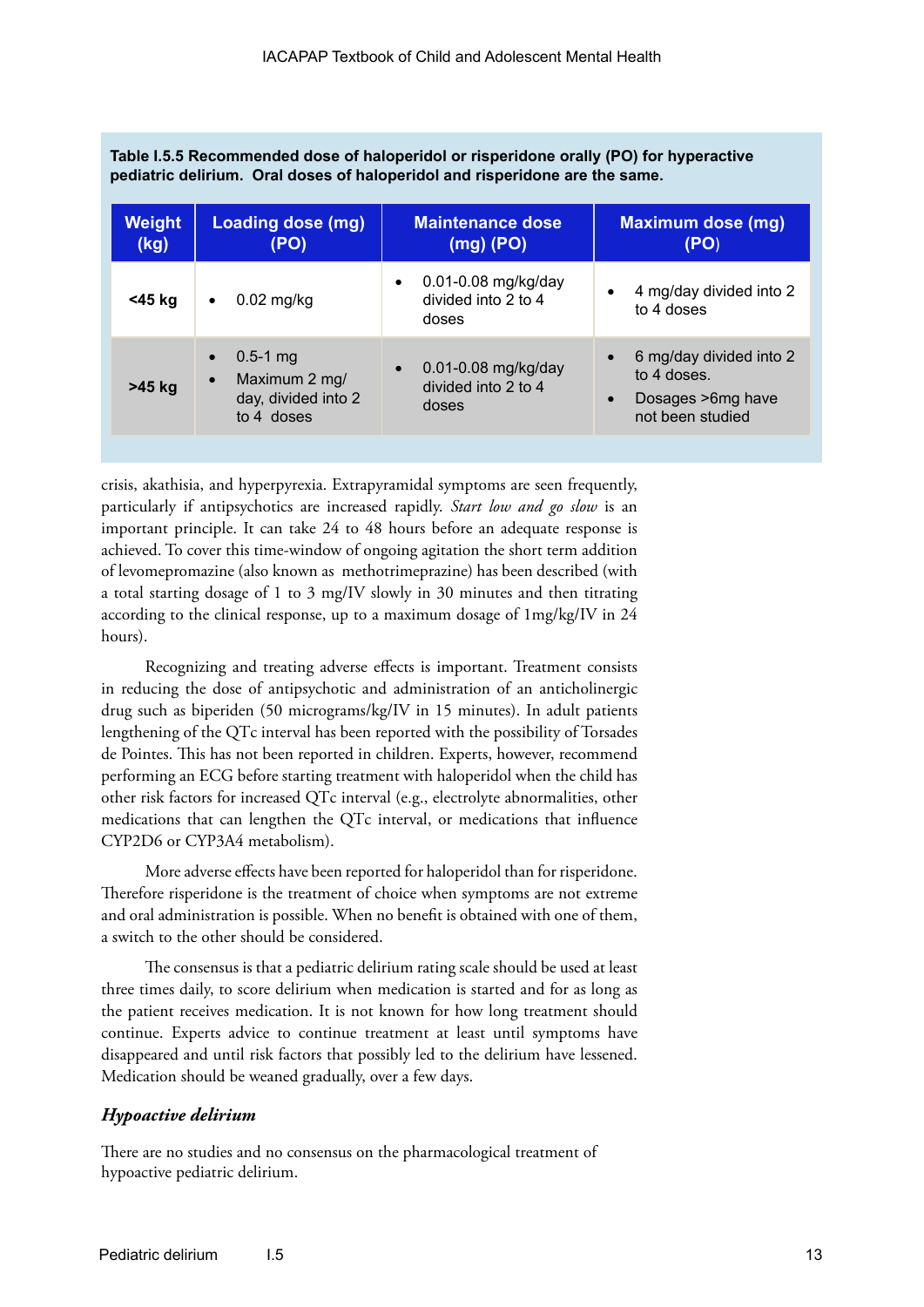## **SEQUELAE OF DELIRIUM IN CHILDREN AND PARENTS**

There are no studies on the long term sequelae of pediatric delirium. The published studies—on long term sequelae in children that had a hospital admission—have been performed in premature-born children admitted to neonatal intensive care units, children with cancer, or children admitted to a pediatric ICU. PTSD symptoms are often reported in these children and their parents. Some studies describe an association between psychological and psychiatric problems after discharge and the occurrence of "delusional memories" (possibly a symptom of delirium) about their ICU stay and invasive procedures during the ICU admission (Colville et al, 2008; Colville & Pierce, 2012)

In adults, there is evidence that some cognitive problems after ICU discharge are related to benzodiazepine use and delirium. Possible causes of cognitive problems in children after pediatric ICU admission are hypoxia, hypoperfusion, infection, and trauma. Long term effects of medications such as benzodiazepines, opioids and anesthetics have not been studied in children. Animal studies, show that these drugs can be neurotoxic, especially to the developing brain.

Do you have questions?

Comments?

[Click here to go to the](https://www.facebook.com/pages/IACAPAP-Textbook-of-Child-and-Adolescent-Mental-Health/249690448525378)  Textbook's Facebook page to share your views about the chapter with other readers, question the authors or editor and make comments.

#### **REFERENCES**

- American Psychiatric Association (2013). *Diagnostic and Statistical Manual of Mental Disorders—DSM-5*, fith edition. Arlington, VA: American Psychiatric Association.
- Bleuler EP (1955). *Lehrbuch der Psychiatrie*. Berlin: Springer.
- Colombo R, Corona A, Praga F et al (2012). A reorientation strategy for reducing delirium in the critically ill. Results of an interventional study. *Minerva Anestesiologica*, 78:1026-1033.
- Colville G, Pierce C (2012). Patterns of post-traumatic stress symptoms in families after paediatric intensive care. *Intensive Care Medicine*, 38:1523-1531. doi: 10.1007/ s00134-012-2612-2
- Colville G, Kerry S, Pierce C (2008). Children's factual and delusional memories of intensive care. *American Journal of Respiratory and Critical Care Medicine*, 177:976-982 available from: PM:18244955
- Ely EW, Inouye SK, Bernard GR et al (2001). Delirium in mechanically ventilated patients: validity and reliability of the confusion assessment method for the intensive care unit (CAM-ICU). *JAMA*, 286:2703- 2710.
- Esseveld MM, Leroy PL, Leue C et al (2013). Catatonia and refractory agitation in an updated flow chart for the evaluation of emotional-behavioral disturbances in severely ill children. *Intensive Care Medicine*, 39:528- 529.
- Hatherill S, Flisher AJ (2010). Delirium in children and adolescents: A systematic review of the literature. *Journal of Psychosomatic Research*, 68:337-344 available from: PM:20307700
- Hatherill S, Flisher AJ, Nassen R (2010). Delirium among children and adolescents in an urban sub-Saharan African setting. *Journal of Psychosomatic Research*, 69:187-192 available from: PM:20624518
- Ista E, de Beest H, de Hoog M et al (2014). A preliminary validation of a screening tool for pediatric delirium. *Archives of Disease in Childhood*, 99 (Sup 2):A84-A85.
- Ista E, van Dijk M, de Hoog M et al (2009). Construction of the Sophia Observation Withdrawal Symptoms-Scale (SOS) for critically ill children. *Intensive Care Medicine*, 35:1075-1081.
- Ista E, van Dijk M, Gamel C et al (2007). Withdrawal Symptoms in children after long-term administration of sedatives and/or analgesics: A literature review. "Assessment remains troublesome". Intensive Care Medicine, 33:1396-1406.
- Janssen NJ, Tan EY, Staal M et al (2011). On the utility of diagnostic instruments for pediatric delirium in critical illness: An evaluation of the Pediatric Anesthesia Emergence Delirium Scale, the Delirium Rating Scale 88, and the Delirium Rating Scale-Revised R-98. *Intensive Care Medicine*, 37:1331-1337.
- Kanner L (1935). *Child Psychiatry*. Springfield, IL: Charles C Thomas.
- Kim SJ, Oh YJ, Kim KJ et al (2010). The effect of recorded maternal voice on perioperative anxiety and emergence in children. *Anaesthesia and Intensive Care*, 38:1064- 1069.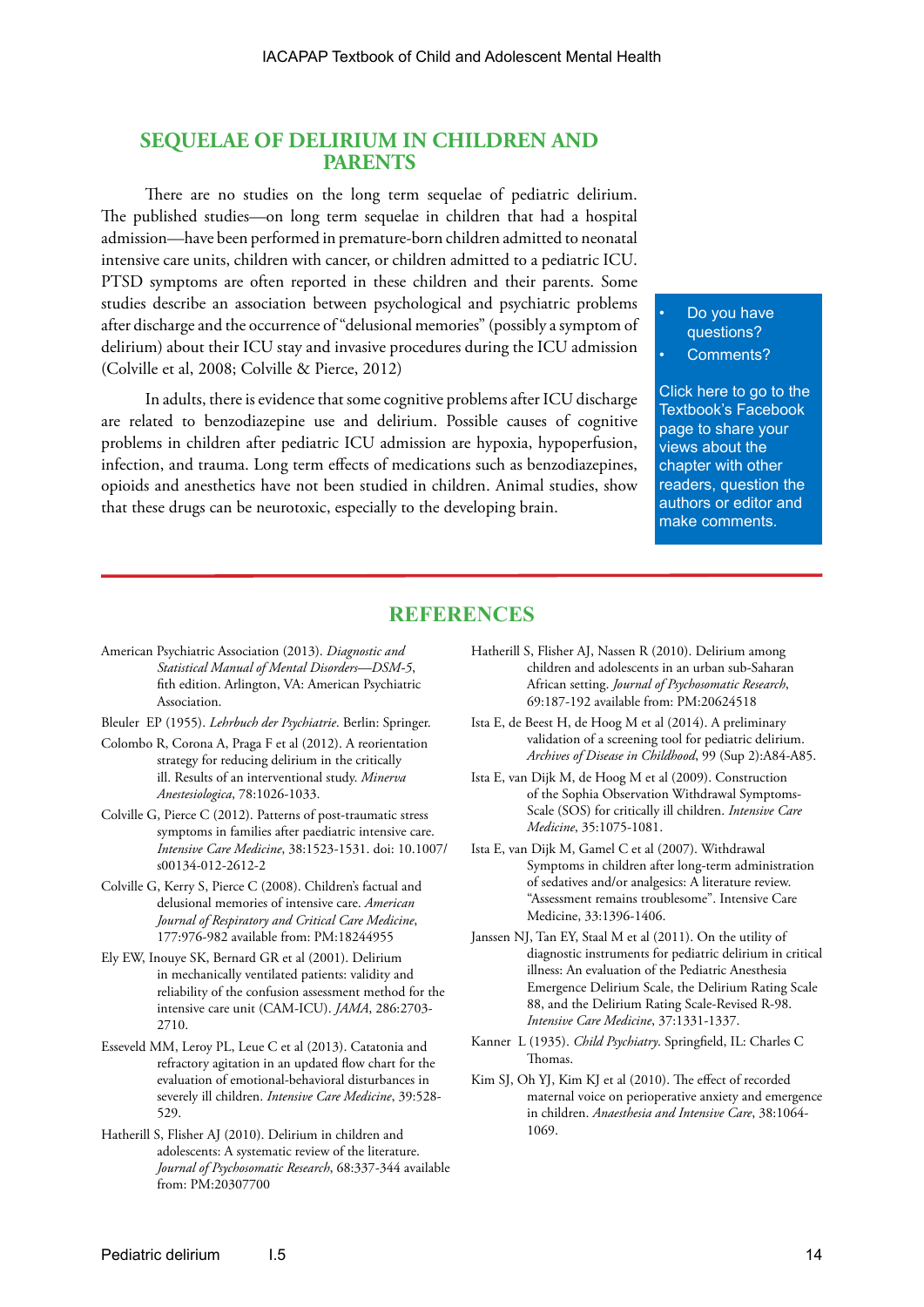- Kudchadkar SR, Yaster M, Punjabi NM (2014). Sedation, sleep promotion, and delirium screening practices in the care of mechanically ventilated children: a wakeup call for the pediatric critical care community. *Critical Care Medicine*, 42:1592-1600. doi: 10.1097/ CCM.0000000000000326.
- Lipowski, Z J (1980) *Delirium: Acute Brain Failure in Man*. Springfield, IL: Charles C Thomas.
- Marcantonio ER, Flacker JM, Wright RJ et al (2001). Reducing delirium after hip fracture: A randomized trial. *Journal of the American Geriatrics Society*, 49:516-522.
- Schieveld JN, Brouwers AG, Schieveld BR (2014). On the lack of standardized essential PICU guidelines. *Critical Care Medicine*, 42:1724-1725.
- Schieveld JN, Janssen NJ (2014). Delirium in the pediatric patient. On the growing awareness of its clinical interdisciplinary importance. *JAMA Pediatrics*, 168:595-596.
- Schieveld JN, Van Der Valk JA, Smeets I et al (2009). Diagnostic Considerations Regarding Pediatric Delirium: A Review And A Proposal For An Algorithm For Pediatric Intensive Care Units. Intensive Care Med, 35, 1843-9.
- Schieveld JN (2008). *[On Pediatric Delirium in Critical](http://pub.maastrichtuniversity.nl/3ccfc50f-f779-47c5-85b6-93b9bd09560e)  [Illness. A Clinical Multidisciplinary Study in Child](http://pub.maastrichtuniversity.nl/3ccfc50f-f779-47c5-85b6-93b9bd09560e)  [Neuropsychiatry at the PICU](http://pub.maastrichtuniversity.nl/3ccfc50f-f779-47c5-85b6-93b9bd09560e)*. PhD Thesis, Maastricht [University.](http://pub.maastrichtuniversity.nl/3ccfc50f-f779-47c5-85b6-93b9bd09560e)
- Schieveld JN, Leroy PL, Van Os J et al (2007). Pediatric delirium in critical illness: Phenomenology, clinical correlates and treatment response in 40 cases in the pediatric intensive care unit. *Intensive Care Medicine*, 33:1033- 1040.
- Sikich N, Lerman J (2004). Development and psychometric evaluation of the pediatric anesthesia emergence delirium scale. Anesthesiology, 100:1138-1145.
- Silver G, Traube C, Kearney J et al (2012). Detecting pediatric delirium: development of a rapid observational assessment tool. *Intensive Care Medicine*, 38:1025- 1031.
- Smith HA, Boyd J, Fuchs DC et al (2011). Diagnosing delirium in critically ill children: validity and reliability of the Pediatric Confusion Assessment Method for the Intensive Care Unit. *Critical Care Medicine,* 39:150- 157.
- Tabet N, Howard R (2009). Non-pharmacological interventions in the prevention of delirium. *Age and Ageing*, 38:374- 379.
- Traube C, Silver G, Kearney J et al (2013). Cornell Assessment of Pediatric Delirium: A valid, rapid, observational tool for screening delirium in the PICU. *Critical Care Medicine*, 42:656-663.
- Trzepacz PT, Mittal D, Torres R et al (2001). Validation of the Delirium Rating Scale-revised-98: comparison with the delirium rating scale and the cognitive test for delirium. *Journal of Neuropsychiatry and Clinical Neurosciences*, 13:229-242.
- Turkel SB, Tavare CJ (2003). Delirium in children and adolescents. *Journal of Neuropsychiatry and Clinical Neurosciences*, 15:431-435.
- van Dijk M, Knoester H, van Beusekom BS et al (2012). Screening pediatric delirium with an adapted version of the Sophia Observation Withdrawal Symptoms Scale (SOS). *Intensive Care Medicine*, 38:531-532.
- van Rompaey B, Elseviers MM, van Drom W et al (2012). The effect of earplugs during the night on the onset of delirium and sleep perception: A randomized controlled trial in intensive care patients. *Critical Care*, 16:R73.
- Wise M ( 1987). Delirium. In Hales R and Yudofsky S (eds) *Textbook of Neuropsychiatry*. Washington: American Psychiatric Press, pp.89-106.

#### [World Health Organization \(2015\)](http://apps.who.int/classifications/icd10/browse/2015/en#/F00-F09)

Zaal IJ, Spruyt CF, Peelen LM et al (2013). Intensive care unit environment may affect the course of delirium. *Intensive Care Medicine*, 39:481-488.

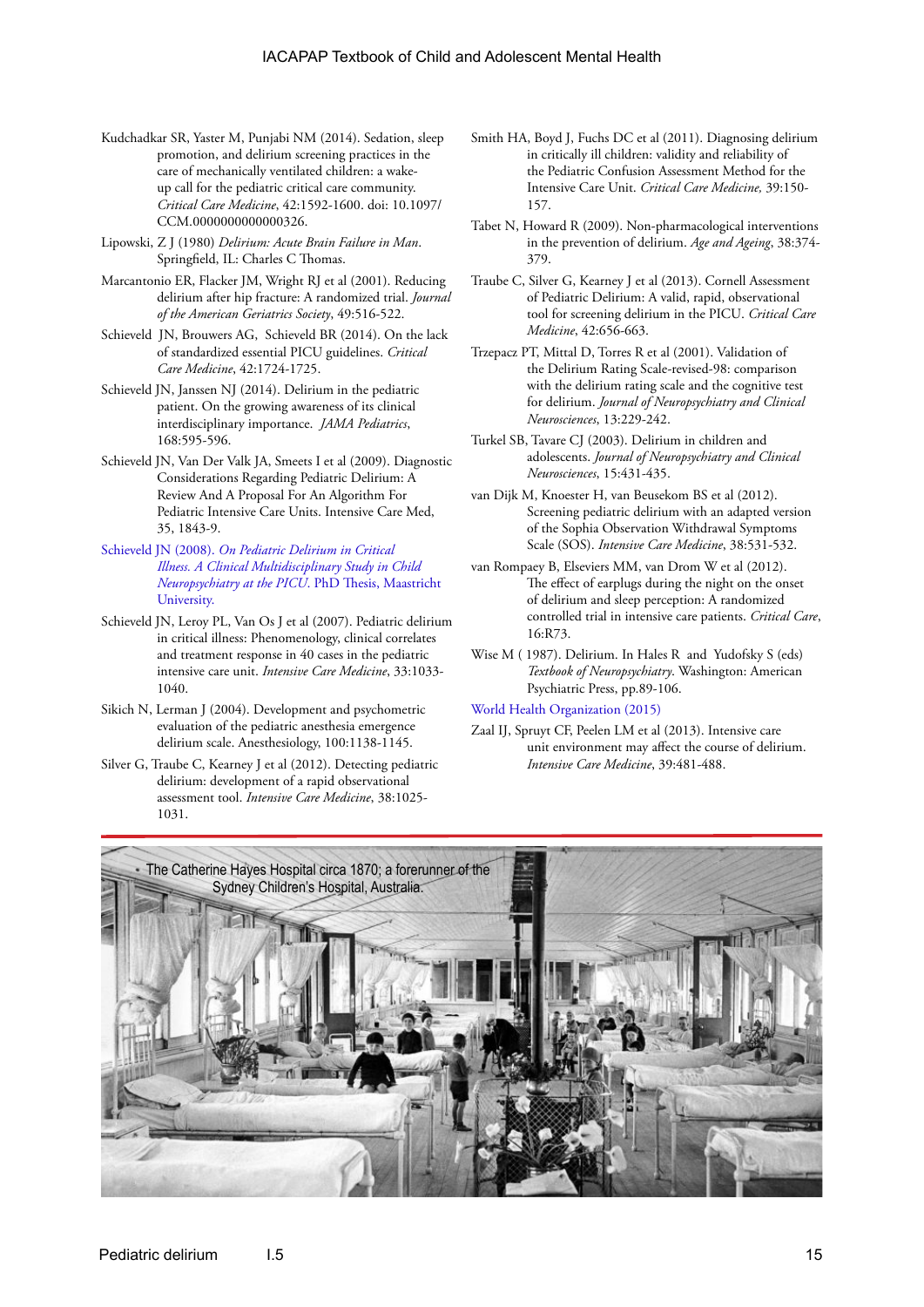# **Appendix I.5.1**

# **INFORMATION ABOUT PEDIATRIC DELIRIUM FOR FAMILY, OTHER CAREGIVERS, AND INTERDISCIPLINARY MEDICAL AND NURSING TEAM\***

# **Introduction**

Your child has been admitted to hospital due to one or more physical conditions, accidents or operations, which have led your child to become seriously ill. You may have noticed that your child's reactions are not the same as usual and you may have been worried by your child's condition. The child you know is now behaving differently from usual, is agitated or apathetic and it is difficult to make contact or have a conversation with him/her. This state of confusion is called *delirium*. This leaflet gives information about delirium, its origin and how to deal with it best.

## **What is delirium?**

Delirium is a state of confusion that can suddenly appear when a child has an illness. Children with delirium behave differently than usual; they are agitated or apathetic and may act strangely. A delirious state is transitory. When the physical illness improves the confusion usually disappears. The confused state can last from several hours to days or even weeks depending on:

- The severity of the illness
- Your child's age
- Your child's physical condition.

#### **Causes**

A delirious state can have many causes. For example, in adults alcohol withdrawal is a common cause of delirium. Children who have never drank alcohol can also become delirious because of an infection (for example an ear infection, pneumonia), a major operation, heart or lung diseases, brain disorders, infections etc. Acute confusion can also be caused by trauma to the head. Stopping some medications such as strong painkillers, or drugs used in anesthesia, or too little sleep can sometimes cause delirium.

Children with acute confusion or delirium can show some of the following:

- • Agitation or apathy
- Not being as clear-minded as usual, like if everything just passes them by, and not recognizing where they are. Establishing contact with them can be difficult in these circumstances
- They may not remember things they have just been told and may not be aware of this lack of memory
- Because sometimes they do not recognize their surroundings, their reactions can be different from usual. They may appear watchful, suspicious, angry or even aggressive. They may want to pull off intravenous lines or other medical instruments. Some children may withdraw into themselves when they would not normally do that
- It is important to realize that very ill children, especially if delirious, regress, behaving like when they were much younger, and should be approached as if they were younger